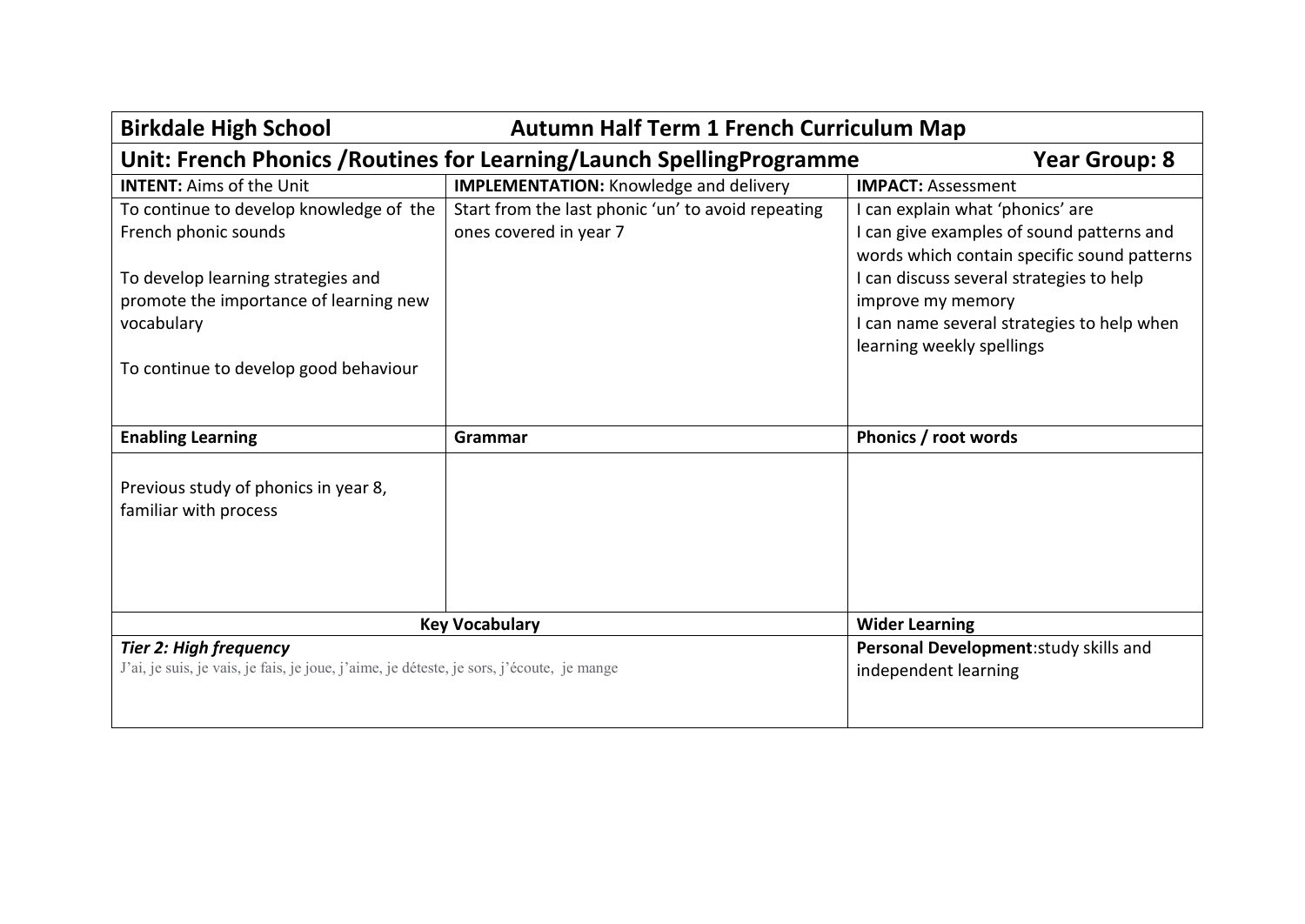| <b>Birkdale High School</b><br><b>Autumn Half Term 1 French Curriculum Map</b>                                                                                                                                                |                                                                                                              |                                                                                                                                                                                                                                                                                                                                                                                                                                                                                 |
|-------------------------------------------------------------------------------------------------------------------------------------------------------------------------------------------------------------------------------|--------------------------------------------------------------------------------------------------------------|---------------------------------------------------------------------------------------------------------------------------------------------------------------------------------------------------------------------------------------------------------------------------------------------------------------------------------------------------------------------------------------------------------------------------------------------------------------------------------|
| <b>Unit: Present Tense Regular Verbs</b>                                                                                                                                                                                      |                                                                                                              | <b>Year Group: 8</b>                                                                                                                                                                                                                                                                                                                                                                                                                                                            |
| <b>INTENT: Aims of the Unit</b>                                                                                                                                                                                               | <b>IMPLEMENTATION:</b> Knowledge and delivery                                                                | <b>IMPACT: Assessment</b>                                                                                                                                                                                                                                                                                                                                                                                                                                                       |
| To understand how the present tense<br>works to promote good sentence<br>development<br>To understand verbs belong to 3 groups<br>in French<br>To understand verbs are either regular or<br>irregular/patterns or no patterns | Regular er/ir/re verbs<br>All subject pronouns including on<br>All verb forms<br>regarder<br>finir<br>vendre | I can explain the term subject pronoun<br>I can explain what regular and irregular<br>means when talking about verbs<br>I can recognise an infinitive by the ending<br>er/ir/re<br>I can explain it is the starting point to the<br>present tense and means to do something<br>I can name 10 infinitives in French<br>I can recognise and write the endings of<br>regular verbs in the present tense<br>I can apply the rules on how to form the<br>present tense in a sentence |
| <b>Enabling Learning</b>                                                                                                                                                                                                      | Grammar                                                                                                      | Phonics / root words                                                                                                                                                                                                                                                                                                                                                                                                                                                            |
| Most common irregular verbs taught in<br>yr7: avoir and être                                                                                                                                                                  | Regular verbs<br>Subject pronouns<br>Regular verb endings                                                    | Phonic sound 'EN' eg manger<br>Phonic sound 'É' eg écouter<br><b>Root words:</b><br>Vendre - vending                                                                                                                                                                                                                                                                                                                                                                            |
|                                                                                                                                                                                                                               | <b>Key Vocabulary</b>                                                                                        | <b>Wider Learning</b>                                                                                                                                                                                                                                                                                                                                                                                                                                                           |
| <b>Tier 2: High frequency</b><br>J'ai, je suis, je vais, je fais, je joue, j'aime, je déteste, je sors, j'écoute, je mange                                                                                                    |                                                                                                              | Literacy - recognising verb<br>patterns/recognising subject pronouns/time<br>frames                                                                                                                                                                                                                                                                                                                                                                                             |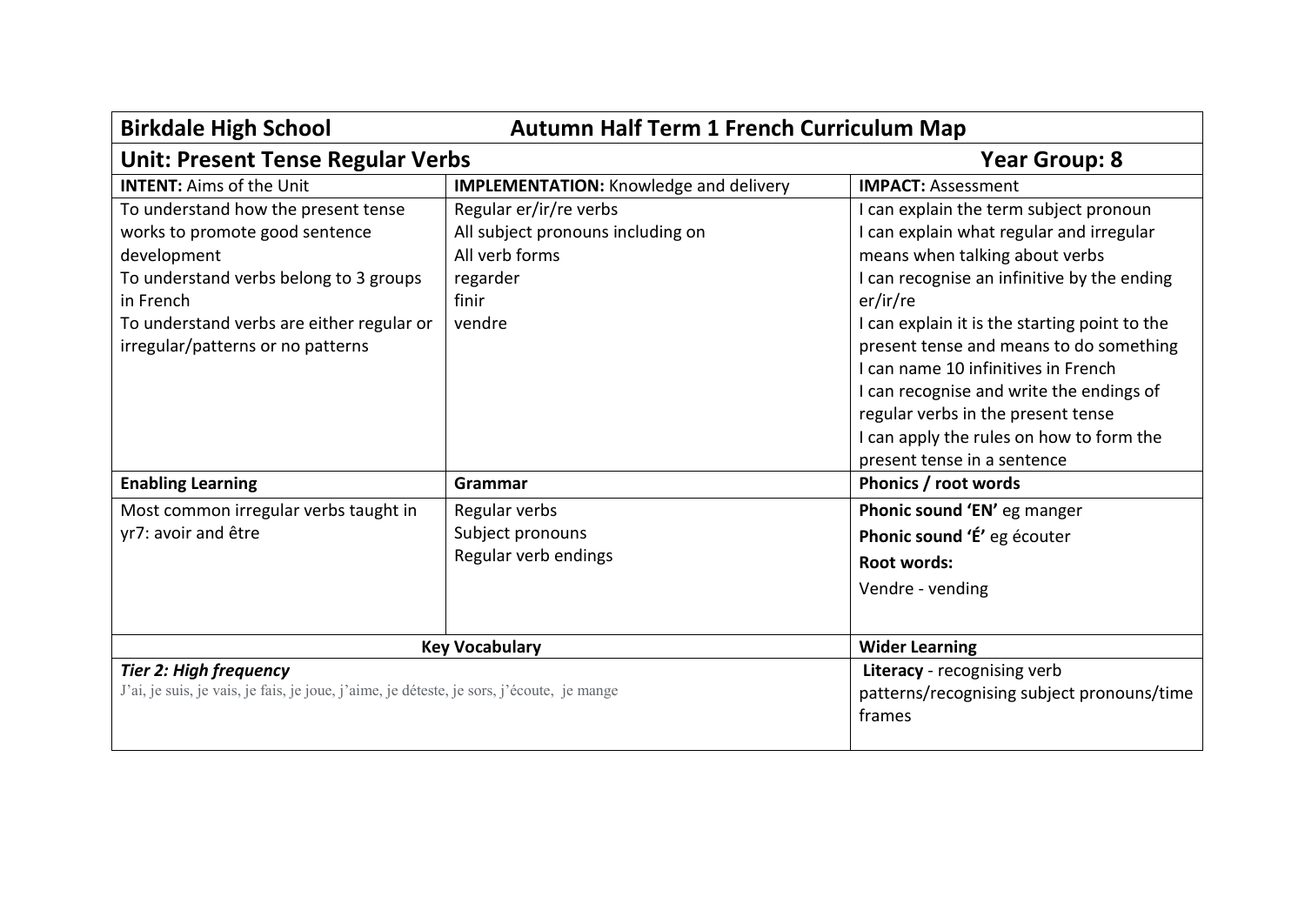| <b>Birkdale High School</b><br><b>Autumn Half Term 1 French Curriculum Map</b>                                                                                                                                                |                                                                                                                                                                        |                                                                                                                                                                                                                                                                                                                                                                                                                                                                                   |
|-------------------------------------------------------------------------------------------------------------------------------------------------------------------------------------------------------------------------------|------------------------------------------------------------------------------------------------------------------------------------------------------------------------|-----------------------------------------------------------------------------------------------------------------------------------------------------------------------------------------------------------------------------------------------------------------------------------------------------------------------------------------------------------------------------------------------------------------------------------------------------------------------------------|
| Unit: The Present Tense Irregular Verbs<br><b>Year Group: 8</b>                                                                                                                                                               |                                                                                                                                                                        |                                                                                                                                                                                                                                                                                                                                                                                                                                                                                   |
| <b>INTENT: Aims of the Unit</b>                                                                                                                                                                                               | <b>IMPLEMENTATION: Knowledge and delivery</b>                                                                                                                          | <b>IMPACT: Assessment</b>                                                                                                                                                                                                                                                                                                                                                                                                                                                         |
| To understand how the present tense<br>works to promote good sentence<br>development<br>To understand verbs belong to 3 groups<br>in French<br>To understand verbs are either regular or<br>irregular/patterns or no patterns | Regular er/ir/re verbs eg. regarder/finir/vendre<br>Key irregular verbs<br>Etre<br>Avoir<br>Aller<br>Faire<br>All forms/endings<br>All subject pronouns including 'on' | I can explain the term subject pronoun<br>I can explain what regular and irregular<br>means when talking about verbs<br>I can recognise an infinitive by the ending<br>er/ir/re<br>I can explain it is the starting point to the<br>present tense and means to do something<br>I can name 10 infinitives in French<br>I can recognise and write the endings of<br>irregular verbs in the present tense<br>I can apply the rules on how to form the<br>present tense in a sentence |
| <b>Enabling Learning</b>                                                                                                                                                                                                      | Grammar                                                                                                                                                                | Phonics / root words                                                                                                                                                                                                                                                                                                                                                                                                                                                              |
| Pupils have some understanding of<br>subject pronouns from year 7<br>Pupils understand that there are irregular<br>verbs and that verbs have patterns                                                                         | Irregular verbs<br>Subject pronouns<br>Regular verb endings                                                                                                            | Phonic sound 'ER' eg.aller<br>Phonic sound 'OI' eg. avoir                                                                                                                                                                                                                                                                                                                                                                                                                         |
|                                                                                                                                                                                                                               | <b>Key Vocabulary</b>                                                                                                                                                  | <b>Wider Learning</b>                                                                                                                                                                                                                                                                                                                                                                                                                                                             |
| <b>Tier 2: High frequency</b><br>J'ai, je suis, je vais, je fais, je joue, j'aime, je déteste, je sors, j'écoute, je mange                                                                                                    |                                                                                                                                                                        | Literacy - recognising verb patterns                                                                                                                                                                                                                                                                                                                                                                                                                                              |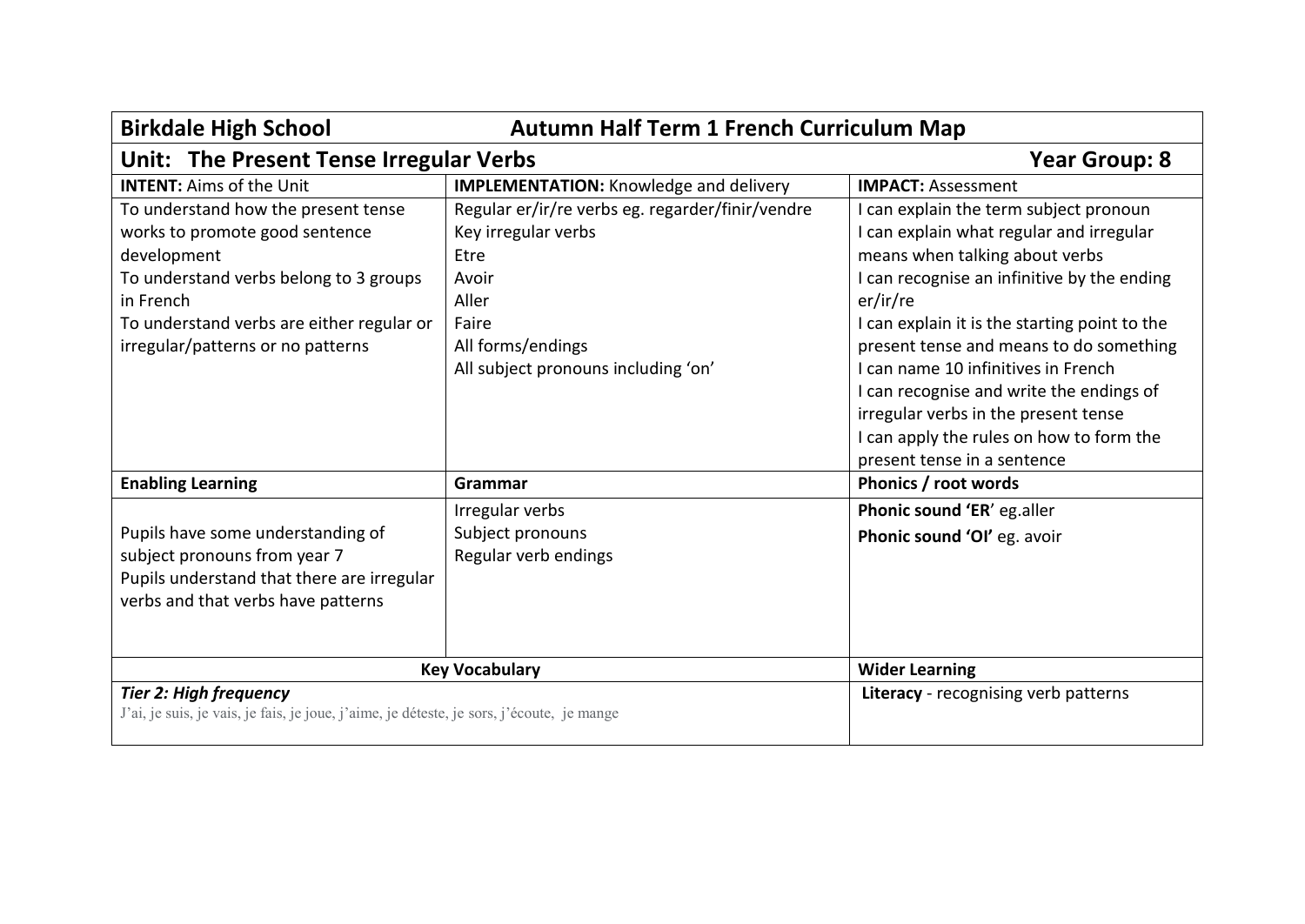| <b>Birkdale High School</b><br><b>Autumn Half Term 1 French Curriculum Map</b>                                                                                  |                                                                                                                                                                                                                                                                                |                                                                                       |
|-----------------------------------------------------------------------------------------------------------------------------------------------------------------|--------------------------------------------------------------------------------------------------------------------------------------------------------------------------------------------------------------------------------------------------------------------------------|---------------------------------------------------------------------------------------|
| <b>Unit: Sport in France</b><br><b>Year Group: 8</b>                                                                                                            |                                                                                                                                                                                                                                                                                |                                                                                       |
| <b>INTENT: Aims of the Unit</b>                                                                                                                                 | <b>IMPLEMENTATION:</b> Knowledge and delivery                                                                                                                                                                                                                                  | <b>IMPACT: Assessment</b>                                                             |
| To develop cultural awareness of key<br>sporting events in France in order to<br>improve pupil's general knowledge and<br>cultural capital                      | 1. Le football France 2018 Current World<br>Cup Winners (last 2 minutes)<br>https://www.youtube.com/watch?v=GrsEAvRerTg<br>2. La voile La Route du Rhum St. Malo to<br>Guadeloupe<br>https://en.wikipedia.org/wiki/Route_du_Rhum                                               | I can name key sporting events in France<br>I can discuss what each sporting event is |
| Spend 20 minutes looking at clips (links<br>below) of key sporting events in France.<br>Ask pupils what they would like to see<br>and what their interests are. | 3. La course automobile LE MANS<br>https://www.youtube.com/watch?v=uRJWIDI8hEc<br>4. Le tennis ROLAND GARROS lasts 1 minute<br>https://www.youtube.com/watch?v=wkOjt1bz73k<br>5. Le cyclisme TOUR DE FRANCE lasts 14<br>minutes<br>https://www.youtube.com/watch?v=p3jlG3XBDjM |                                                                                       |
| <b>Enabling Learning</b>                                                                                                                                        | Grammar                                                                                                                                                                                                                                                                        | Phonics / root words                                                                  |
| Pupils have some cultural awareness                                                                                                                             | Definite articles le/la                                                                                                                                                                                                                                                        | Phonic sound 'oi' eg. voile                                                           |
| when they studied the French speaking<br>world in year 7                                                                                                        | Nouns - sports above                                                                                                                                                                                                                                                           | Phonic sound 'ion' eg. natation                                                       |
|                                                                                                                                                                 | <b>Key Vocabulary</b>                                                                                                                                                                                                                                                          | <b>Wider Learning</b>                                                                 |
| <b>Tier 2: High frequency</b><br>J'ai, je suis, je vais, je fais, je joue, j'aime, je déteste, je sors, j'écoute, je mange                                      |                                                                                                                                                                                                                                                                                | <b>Cultural</b> - learning about French sporting<br>events                            |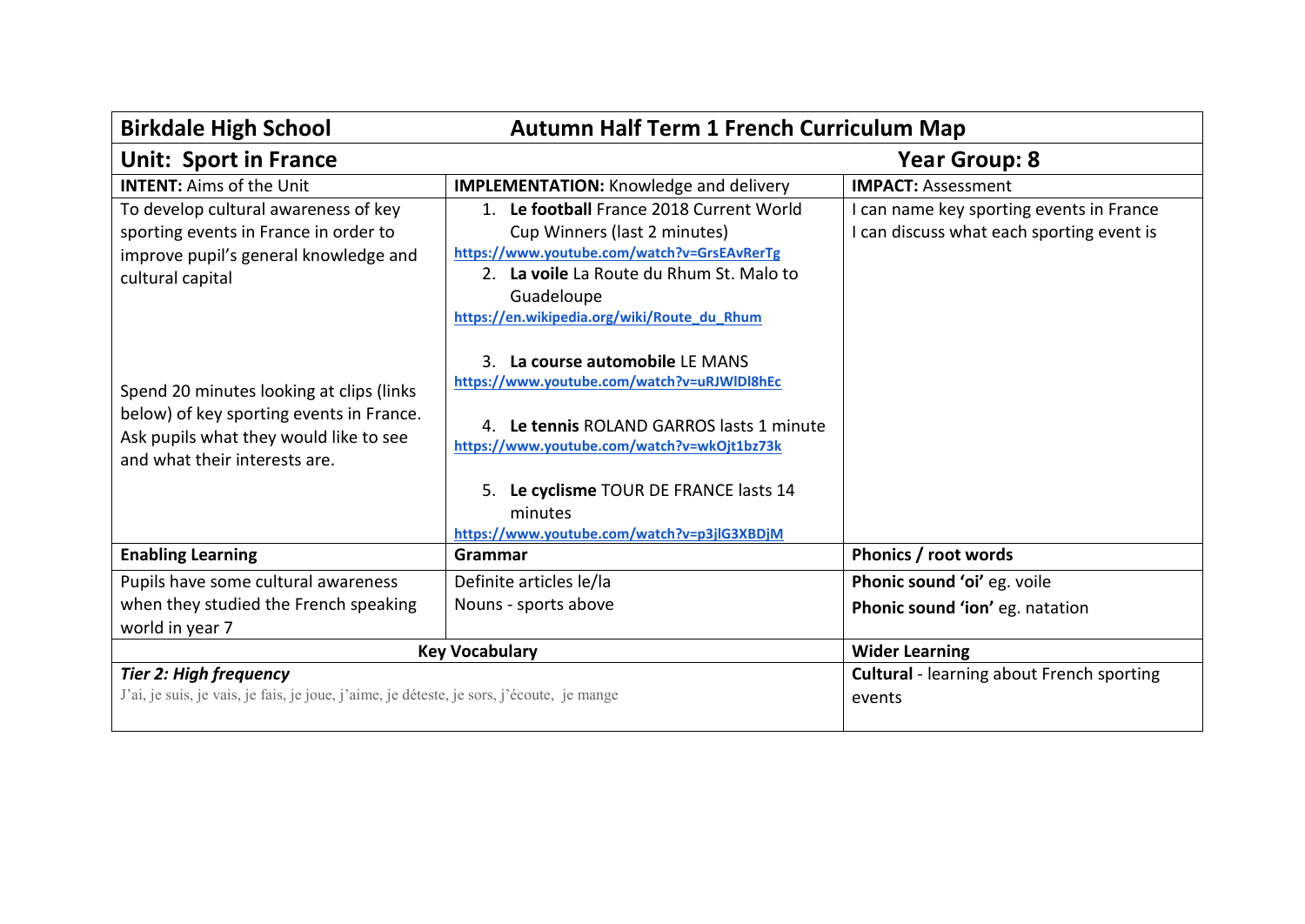| <b>Birkdale High School</b>                                                                                                                                                                                                                                                                                                                                                      | <b>Autumn Half Term 1 French Curriculum Map</b>                                                                                                                                                                                                                                                                                                                                                                                                                                                                                                                                                                                                                                                  |                                                                                                                                                                                                                                                                                                        |
|----------------------------------------------------------------------------------------------------------------------------------------------------------------------------------------------------------------------------------------------------------------------------------------------------------------------------------------------------------------------------------|--------------------------------------------------------------------------------------------------------------------------------------------------------------------------------------------------------------------------------------------------------------------------------------------------------------------------------------------------------------------------------------------------------------------------------------------------------------------------------------------------------------------------------------------------------------------------------------------------------------------------------------------------------------------------------------------------|--------------------------------------------------------------------------------------------------------------------------------------------------------------------------------------------------------------------------------------------------------------------------------------------------------|
| Unit: Sport likes and dislikes including definite article and comparative<br><b>Year Group: 8</b>                                                                                                                                                                                                                                                                                |                                                                                                                                                                                                                                                                                                                                                                                                                                                                                                                                                                                                                                                                                                  |                                                                                                                                                                                                                                                                                                        |
| <b>INTENT:</b> Aims of the Unit                                                                                                                                                                                                                                                                                                                                                  | <b>IMPLEMENTATION:</b> Knowledge and delivery                                                                                                                                                                                                                                                                                                                                                                                                                                                                                                                                                                                                                                                    | <b>IMPACT: Assessment</b>                                                                                                                                                                                                                                                                              |
| To express simple opinions and understand how<br>verbs of opinion work to allow pupils to express<br>opinions about everyday things<br>To develop knowledge of how the definite<br>article works<br>To improve knowledge of adjectival agreement<br>To use simple connectives to write extended<br>sentences<br>To use negatives to talk about dislikes<br>To compare two things | Opinions: Je trouve lela+ adjective/Je pense<br>que, j'aime, j'aime beaucoup, j'adore, je n'aime pas,<br>je déteste, je préfère Nouns: le foot/le rugby/le<br>sport/la gymnastique/ le badminton/ le volleyball/le<br>tennis/ le basket/ le judo/ le skate/ le hockey/ le<br>roller/le cyclisme/le golf/le handball/le billard/le<br>ping pong/le VTT/le foot/le rugby/la course/la<br>gymnastique/la natation/le footing/la<br>musculation/l'équitation Comparative: plusque<br>Connectives: mais, aussi, et, parce que, surtout<br>Negatives: nepas/ne jamais Adjectives: c'est<br>super/cool/intéressant/nul/ennuyeux/captivant/<br>passionnant/lent/rapide/exhilarant/fatigant/<br>compliqué | I can say whether I like/dislike certain sports<br>can say why and give a simple justification<br>I can use negatives to discuss dislikes<br>I can compare two sports and use<br>comparatives<br>I can use connectives to extend my<br>sentences<br>I can use intensifiers to add detail to my<br>work |
| <b>Enabling Learning</b>                                                                                                                                                                                                                                                                                                                                                         | Grammar                                                                                                                                                                                                                                                                                                                                                                                                                                                                                                                                                                                                                                                                                          | Phonics / root words                                                                                                                                                                                                                                                                                   |
| Pupils have used opinions on a range of nouns<br>in year 7including negatives                                                                                                                                                                                                                                                                                                    | Je trouve lela+ adjective<br>Comparative plusque<br>definite article/gender<br>NO adjectival agreement with C'EST<br><b>Connectives</b><br>Negatives ne pas/ ne jamais                                                                                                                                                                                                                                                                                                                                                                                                                                                                                                                           | Root words: Cyclisme - cycle, équitation -<br>equine (adj) or equus (Latin for horse),<br>musculation - muscles<br>Phonic sounds: Words ending in -tion<br>sounds with an 's' not 'sh' like the English eg<br>natation/ équitation<br>Words ending in -ant - SFE                                       |
| <b>Key Vocabulary</b>                                                                                                                                                                                                                                                                                                                                                            |                                                                                                                                                                                                                                                                                                                                                                                                                                                                                                                                                                                                                                                                                                  | <b>Wider Learning</b>                                                                                                                                                                                                                                                                                  |
| Tier 2: High frequency<br>J'ai, je suis, je vais, je fais, je joue, j'aime, je déteste, je sors, j'écoute, je mange<br>Je suis petit                                                                                                                                                                                                                                             |                                                                                                                                                                                                                                                                                                                                                                                                                                                                                                                                                                                                                                                                                                  | Moral - giving opinions and reasons about<br>sports<br>Culture: sport                                                                                                                                                                                                                                  |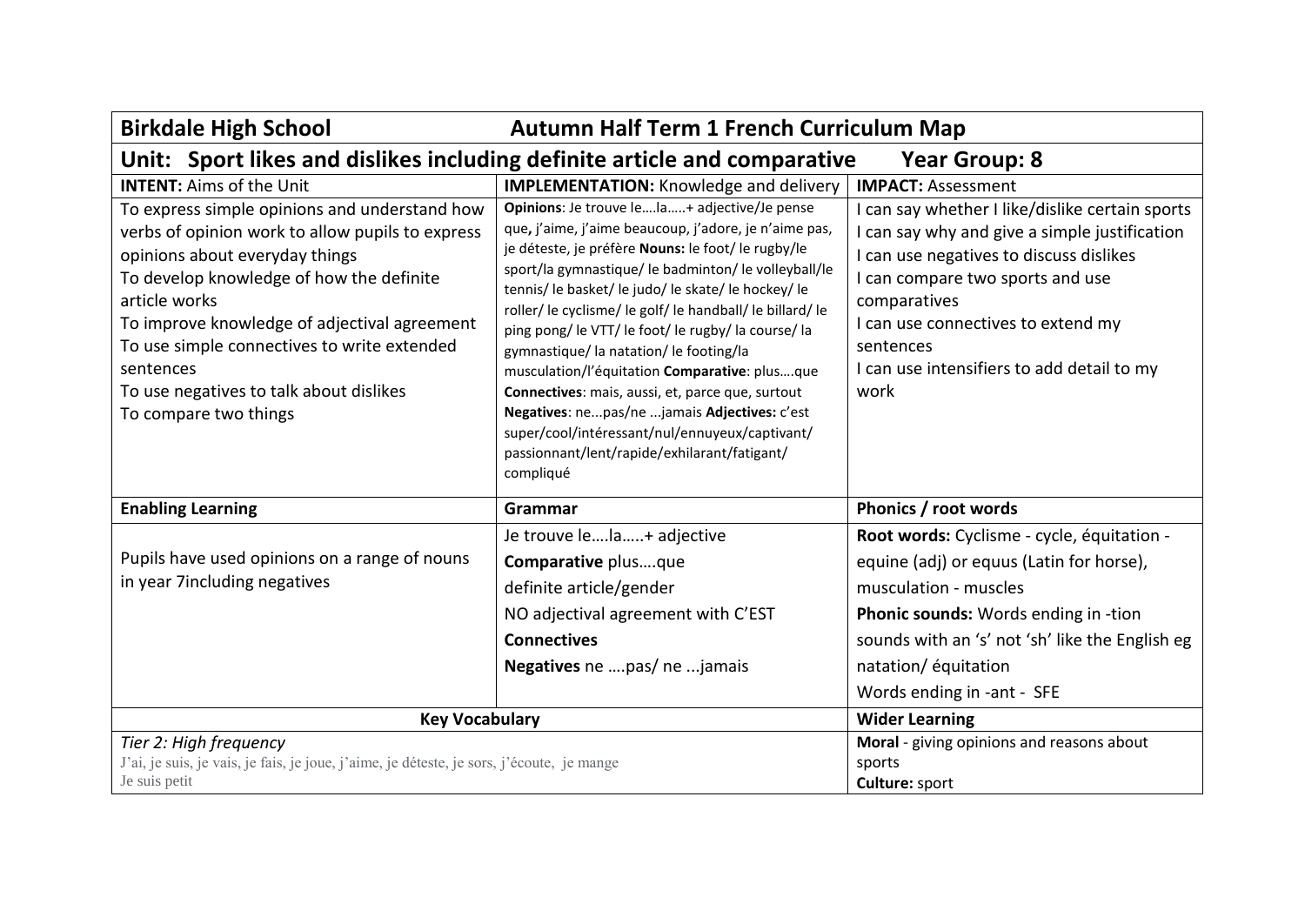| <b>Birkdale High School</b>                                                                                                                                                                                                                                                  | <b>Autumn Half Term 1 French Curriculum Map</b>                                                                                                                                                                                                                                                           |                                                                                                                                                                                                                          |
|------------------------------------------------------------------------------------------------------------------------------------------------------------------------------------------------------------------------------------------------------------------------------|-----------------------------------------------------------------------------------------------------------------------------------------------------------------------------------------------------------------------------------------------------------------------------------------------------------|--------------------------------------------------------------------------------------------------------------------------------------------------------------------------------------------------------------------------|
| Unit: My favourite sport<br><b>Year Group: 8</b>                                                                                                                                                                                                                             |                                                                                                                                                                                                                                                                                                           |                                                                                                                                                                                                                          |
| To talk about a favourite sport<br>To understand how word order changes when<br>discussing favourite things<br>To transfer knowledge and apply the principles<br>of 'favourite sport' to other favourite everyday<br>activities<br>To continue to develop extended sentences | <b>IMPLEMENTATION:</b> Knowledge and delivery<br>Mon sport préféré est + sport + connective<br>+ c'est+adjective<br>Opinions: le foot me garde en forme/le foot<br>me fait rire/le foot me relaxe/le foot me fait<br>peur<br>Connectives: et/parce que/mais/aussi<br>Intensifiers: très/assez/trop/un peu | <b>IMPACT: Assessment</b><br>I can talk about my favourite sport<br>I can talk about how word order changes when<br>discussing favourite things<br>I can use adjectives, intensifiers and<br>connectives with confidence |
| <b>Enabling Learning</b>                                                                                                                                                                                                                                                     | Grammar                                                                                                                                                                                                                                                                                                   | Phonics / root words                                                                                                                                                                                                     |
| Pupils have given opinions and reasons on a<br>range of nouns in year 7 using intensifiers and<br>connectives                                                                                                                                                                | Word order 'favourite' things<br>Scaffold: DOP 'me' eg. leme fait rire<br>(passive use)<br>connectives/intensifiers/extended<br>sentences                                                                                                                                                                 | Phonic sound : SFE eg assez/ fait<br>Phonic sound: SFC eg mais/fait/très<br>Préféré - favourite (prefer)                                                                                                                 |
| <b>Key Vocabulary</b>                                                                                                                                                                                                                                                        |                                                                                                                                                                                                                                                                                                           | <b>Wider Learning</b>                                                                                                                                                                                                    |
| <b>Tier 2: High frequency</b><br>J'ai, je suis, je vais, je fais, je joue, j'aime, je déteste, je sors, j'écoute, je mange                                                                                                                                                   |                                                                                                                                                                                                                                                                                                           | Moral - giving opinions and reasons about<br>sports, choosing a preference<br>Culture: sport                                                                                                                             |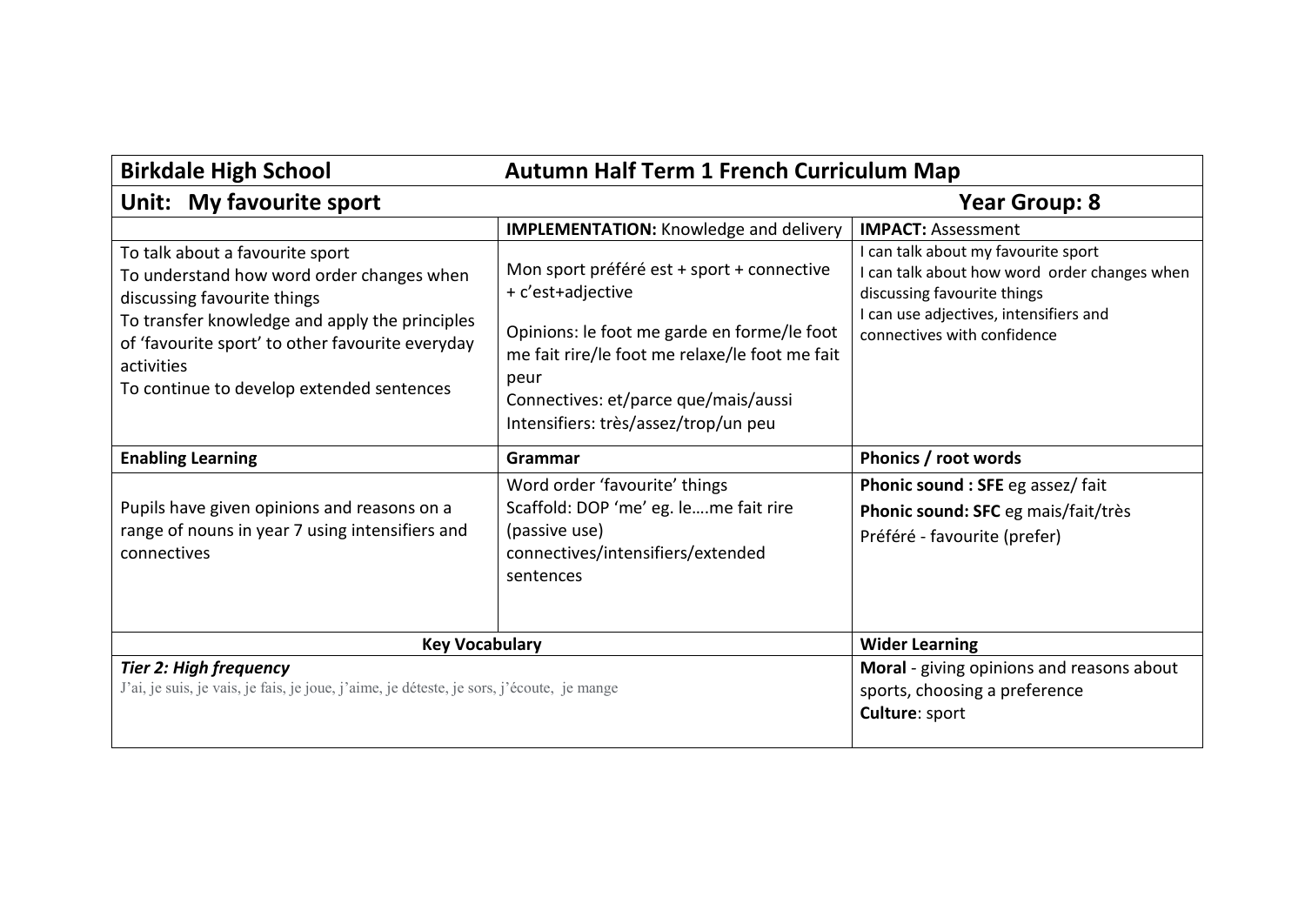| <b>Birkdale High School</b><br><b>Autumn Half Term 1 French Curriculum Map</b>                                                                                               |                                                                                                                                                                                                                                                                                                                                               |                                                                                                                                                                                                                                                                                                         |
|------------------------------------------------------------------------------------------------------------------------------------------------------------------------------|-----------------------------------------------------------------------------------------------------------------------------------------------------------------------------------------------------------------------------------------------------------------------------------------------------------------------------------------------|---------------------------------------------------------------------------------------------------------------------------------------------------------------------------------------------------------------------------------------------------------------------------------------------------------|
| Unit: Faire de + activities                                                                                                                                                  |                                                                                                                                                                                                                                                                                                                                               | Year Group: 8                                                                                                                                                                                                                                                                                           |
| <b>INTENT:</b> Aims of the Unit                                                                                                                                              | <b>IMPLEMENTATION:</b> Knowledge and delivery                                                                                                                                                                                                                                                                                                 | <b>IMPACT: Assessment</b>                                                                                                                                                                                                                                                                               |
| To discuss sporting activities you do<br>To develop knowledge of high frequency<br>verb FAIRE<br>To understand the rules of FAIRE de and<br>how they work next to activities | Je suis sportif/ je fais du sport/je ne fais pas de<br>sport<br><b>FAIRE all forms</b><br>Faire de/du/de la/de l'/des<br>Le weekend<br>En ete/en hiver<br>Faire du vélo/du cyclisme/du théâtre/du ski/du<br>skate/du patinage/de la cuisine/de la<br>natation/de la gymnastique/de la danse/de<br>l'équitation/de l'athlétisme/des randonnées | I can say if I am sporty or not sporty<br>I can recognise the present tense of all parts of<br>the verb faire<br>I can apply grammar rules using faire de plus an<br>activity<br>I can use faire de in a sentence to talk about<br>what I do<br>I can use time phrases to add detail to my<br>sentences |
| <b>Enabling Learning</b>                                                                                                                                                     | Grammar                                                                                                                                                                                                                                                                                                                                       | Phonics / root words                                                                                                                                                                                                                                                                                    |
| Pupils have understanding of gender of<br>nouns                                                                                                                              | <b>FAIRE all forms IRREGULAR Verb</b><br>Faire de + $\frac{1}{2}$   a/l'/les<br>Negatives: je ne fais pas de + sport (drop<br>article)                                                                                                                                                                                                        | Phonic sound: 'É' eg été/ l'athlétisme<br>Root words: vélo - vélodrome                                                                                                                                                                                                                                  |
| <b>Key Vocabulary</b>                                                                                                                                                        |                                                                                                                                                                                                                                                                                                                                               | <b>Wider Learning</b>                                                                                                                                                                                                                                                                                   |
| <b>Tier 2: High frequency</b><br>J'ai, je suis, je vais, je fais, je joue, j'aime, je déteste, je sors, j'écoute, je mange                                                   |                                                                                                                                                                                                                                                                                                                                               | Health - healthy living, exercise, sport                                                                                                                                                                                                                                                                |